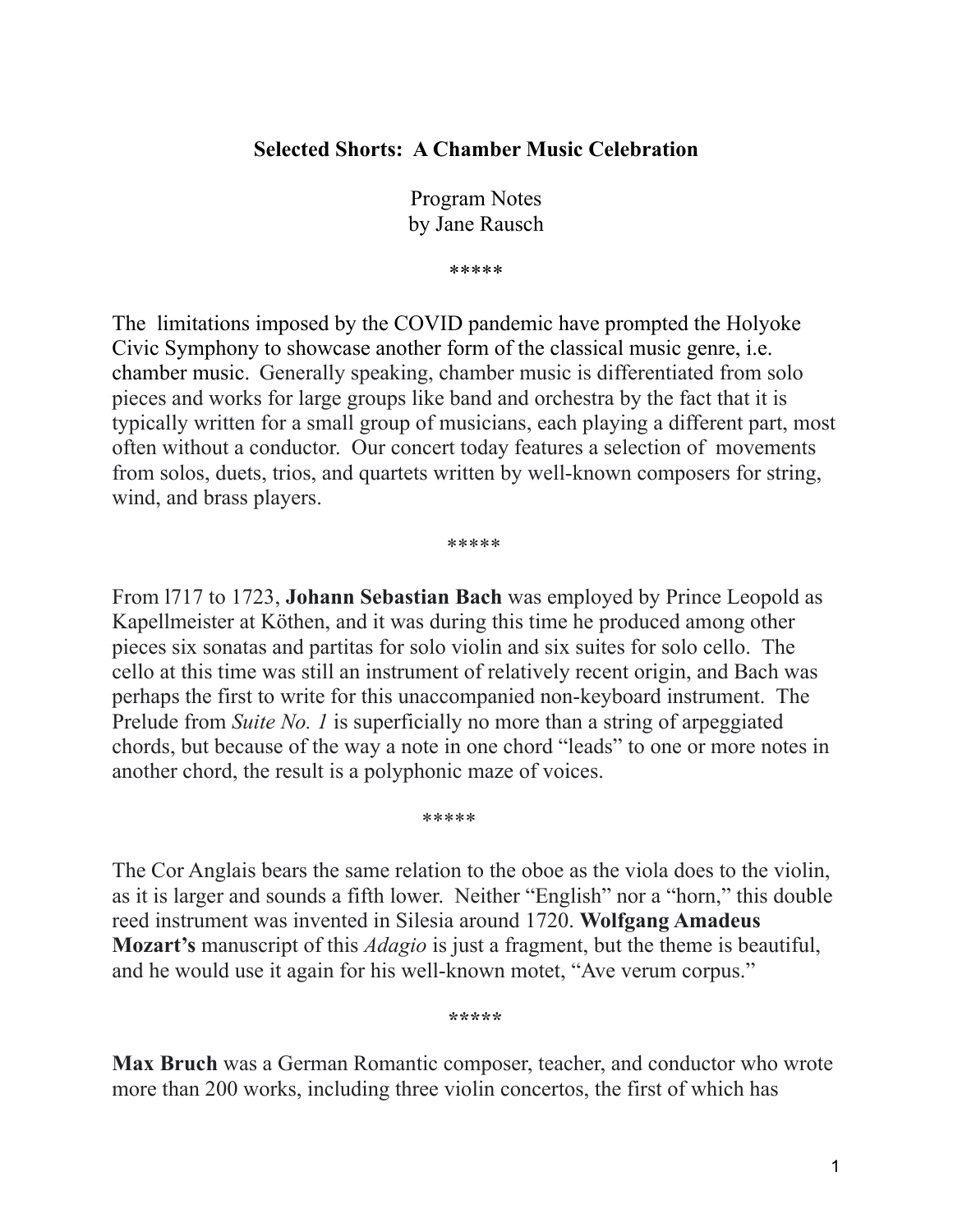become a staple of the violin repertoire. His most fervent desire was to write music that would be pleasing to his listeners. Deeply rich, romantic, and beautiful melodies were his craft as well displayed in this *Romanze* that he composed in 1912.In the words of critic Max Derrickson, "It is a deeply satisfying work in the way that it leaves us breathing slower, closing our eyes and curling up in its aural coziness." Although the *Romanze* is relatively unknown, it ranks as one of Bruch's most outstandingly beautiful creations*.* 

\*\*\*\*\*\*

**Jean-Michel Damase** was a French pianist, conductor, and composer of classical music. He was the last link to the great generation of French composers that included Poulenc and Ravel. He wrote numerous lyrical works and some chamber music. The *Berceuse* is a lullaby and offers a respite for players who normally are practicing exercises and etudes. The horn begins this piece with a beautiful sevenmeasure theme accompanied by chords on the piano. A melodious section then continues until the end, when the initial themes are played again.

\*\*\*\*\*

Composed in 1786, the *Kegelstatt Trio* is a splendid example of chamber music as a perfectly balanced conversation among equals. **Mozart** begins the Trio with an Andante, a lovely first movement at a gentle pace that dispenses with the need for a slow second movement. While the Andante is in sonata form, Mozart develops just one theme. To achieve unity, he relies on subtle elaborations and instrumental interplay, as well as the gruppetto (ornamental turn) that recurs throughout the movement. The Andante features the mid-range sonorities of two of his favorite instruments— clarinet and viola, and also striking is his interest in chromaticism in the form of rising half-step flourishes at the ends of many of his phrases.

\*\*\*\*\*

Featured performer, trumpeter and composer, 19-year old **Richard Parris-Scott,**  was born and raised in Springfield, Massachusetts. They are dedicated as an artist to inspire and empower others to move forward in the direction that they so choose. Parris-Scott is making their debut with the HCS by performing an original composition, *One-Winged Angel***—**a piece they describe as "wispy, noble, yet impaired. It tells the tale of a spiritual being we know as an angel whose wingspan is cut in half due to unknown circumstances. Throughout the composition he navigates, trying to ascend to his duties while being physically unable to do so."